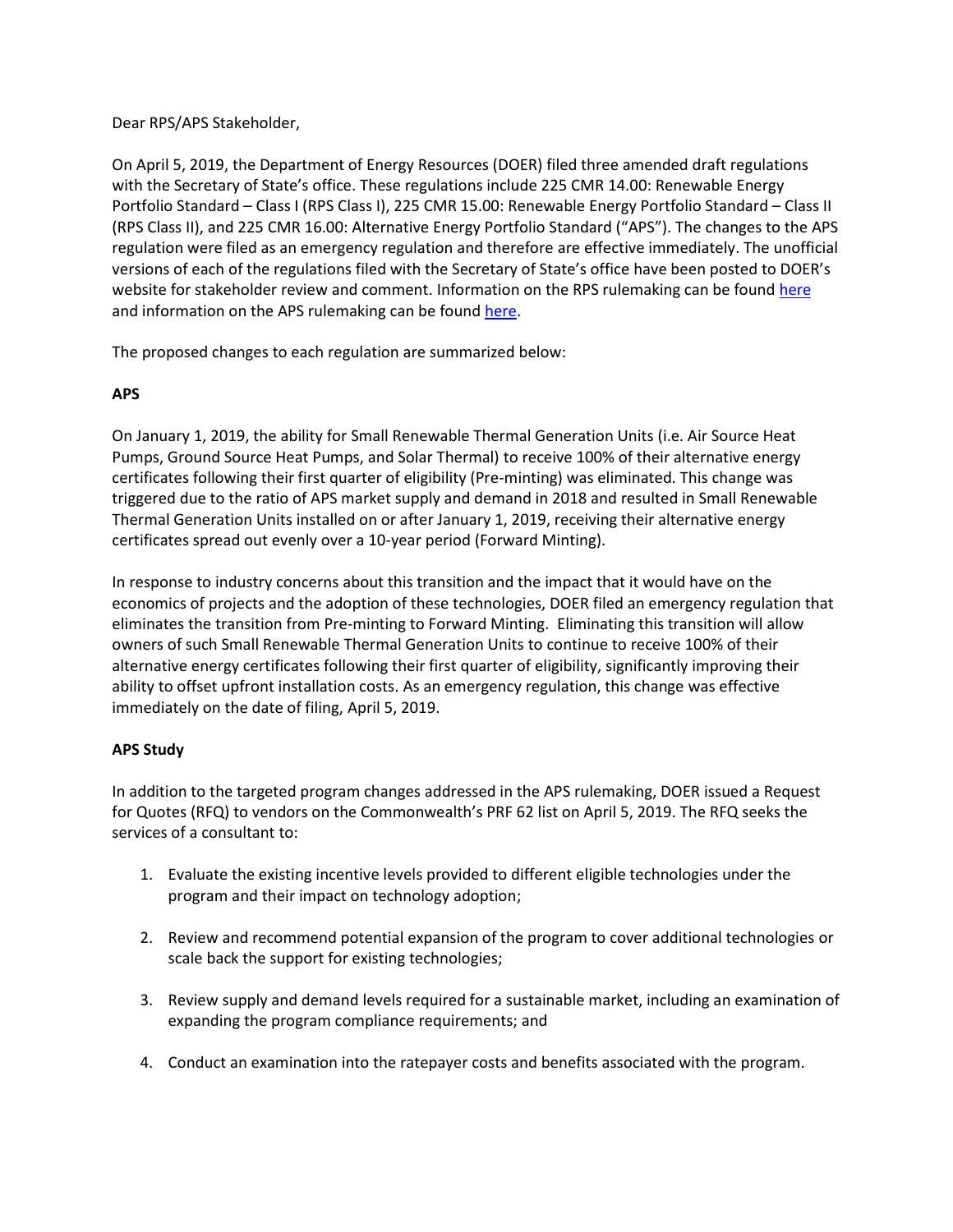DOER expects that the analysis conducted as part of this study will be used to inform its broader 2020 review of the APS program, as required by regulation.

### **RPS Class I**

The proposed changes to both RPS Class I and II include those required by Chapter 227 of the Acts of 2018, changes made to improve the regulation, streamline requirements, reduce costs, and eliminate unnecessary or onerous provisions as contemplated by Executive Order 562, and other policy related changes that were identified by DOER during its comprehensive review of the existing regulations. The changes to RPS Class I include the following:

#### 1. Minimum Standard Revisions

DOER has modified the RPS Class I Minimum Standard percentage requirements for 2020 and beyond consistent with the changes required by Chapter 227 of the Acts of 2018. These changes increase the growth rate for the RPS Class I Minimum Standard percentage from 1% per year to 2% per year from 2020 – 2029. In 2030 and beyond, the requirement continues to increase at a rate of 1% per year.

### 2. Eligibility Criteria and Ongoing Generator Compliance Requirements

### a. General Eligibility Criteria

DOER proposes eliminating capacity commitment obligation requirements that are applicable to certain types of generators in order to streamline the regulation and improve market efficiency.

### b. Woody Biomass

DOER proposes eliminating several definitions as well as making changes to the lifecycle greenhouse gas emissions reduction calculation, overall efficiency requirements, and fuel sourcing requirements. These proposed changes align with the APS requirements for woody biomass wherever possible. Certain reporting requirements that were deemed onerous or administratively burdensome have also been proposed to be eliminated, but the stringency of sustainable forestry requirements for forest derived fuels have been maintained.

In addition to the changes that align the RPS regulation with the APS regulation, DOER has also proposed no longer allowing fuel sourced from land clearings related to development to qualify for the RPS. DOER has additionally proposed eliminating the ability for generators to make payments to DOER in order to retain their Statement of Qualification in the event they are unable to demonstrate compliance with the lifecycle greenhouse gas requirements in a particular year.

With respect to the overall efficiency requirement, DOER has proposed eliminating the sliding scale that allowed facilities to earn between ½ REC and a full REC based on their overall efficiency. Under the proposed draft regulation, the overall efficiency requirement is set at 50% to earn a full REC for facilities utilizing fuel that is comprised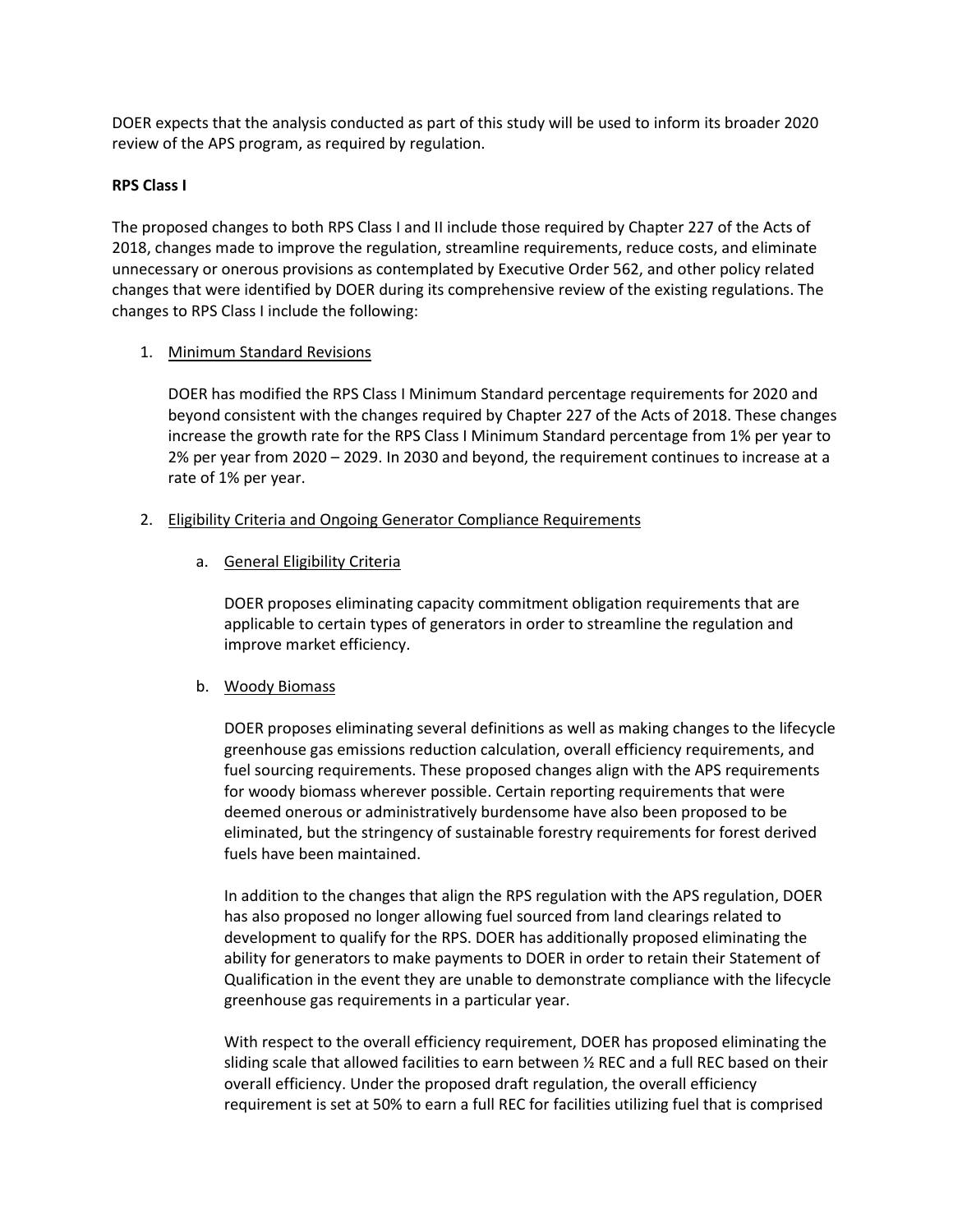of 5% or more Forest Derived Thinnings or Forest Derived Residues. Facilities utilizing fuel that is comprised of more than 95% Forest Salvage or Non-Forest Derived Residues, will not be subject to an overall efficiency requirement in order to earn a REC. These proposed changes simplify and streamline requirements and reflect the significant differences between the lifecycle greenhouse gas impacts of utilizing these different types of woody biomass.

### c. Small Hydroelectric

DOER proposes eliminating the requirement that small hydroelectric facilities must renew their Low Impact Hydropower Institute certification in order to remain qualified, consistent with the recommendations of DOER's 2016 [Report on Permitting Small and](https://www.mass.gov/files/documents/2016/11/xk/reportonpermitting2016-830.pdf)  [Low Impact Hydropower Projects in Massachusetts.](https://www.mass.gov/files/documents/2016/11/xk/reportonpermitting2016-830.pdf) Further consistent with the recommendations of the report, DOER plans to require all qualified facilities to selfcertify at intervals specified by DOER that they continue to meet any conditions imposed and operate in a manner consistent with their initial certification.

#### d. RPS Class I Solar Carve-out (SREC I) Renewable Generation Units

DOER proposes clarifying that SREC I facilities may not continue to generate SRECs after the first 40 quarters in which they are eligible. DOER estimates this change has the potential to provide over \$150 million in cost savings to ratepayers from 2020 - 2023 by transitioning SREC eligible projects to Class I RECs sooner.

### e. Import Generation Units

DOER proposes eliminating certain requirements for generators outside of ISO-NE related to certificate tracking and requiring off-taker contracts with entities within the region. This streamlines the regulation by removing unnecessary and duplicative tracking requirements that are challenging to enforce.

#### 3. Compliance Procedures for Retail Electricity Suppliers

a. Financial Security Posting

DOER proposes requiring that competitive retail electricity suppliers post financial security that can be collected by DOER in the event of non-compliance. This change protects ratepayers by enhancing DOER's ability to collect Alternative Compliance Payments from non-compliant retail suppliers.

b. Alternative Compliance Payment (ACP) Rate Cap

DOER proposes capping the RPS Class I ACP at \$70/MWh beginning in 2020 with a review scheduled for every five years thereafter. This will reduce ratepayer exposure to higher program costs, particularly as Minimum Standard percentage requirements continue to increase.

4. Other Administrative Changes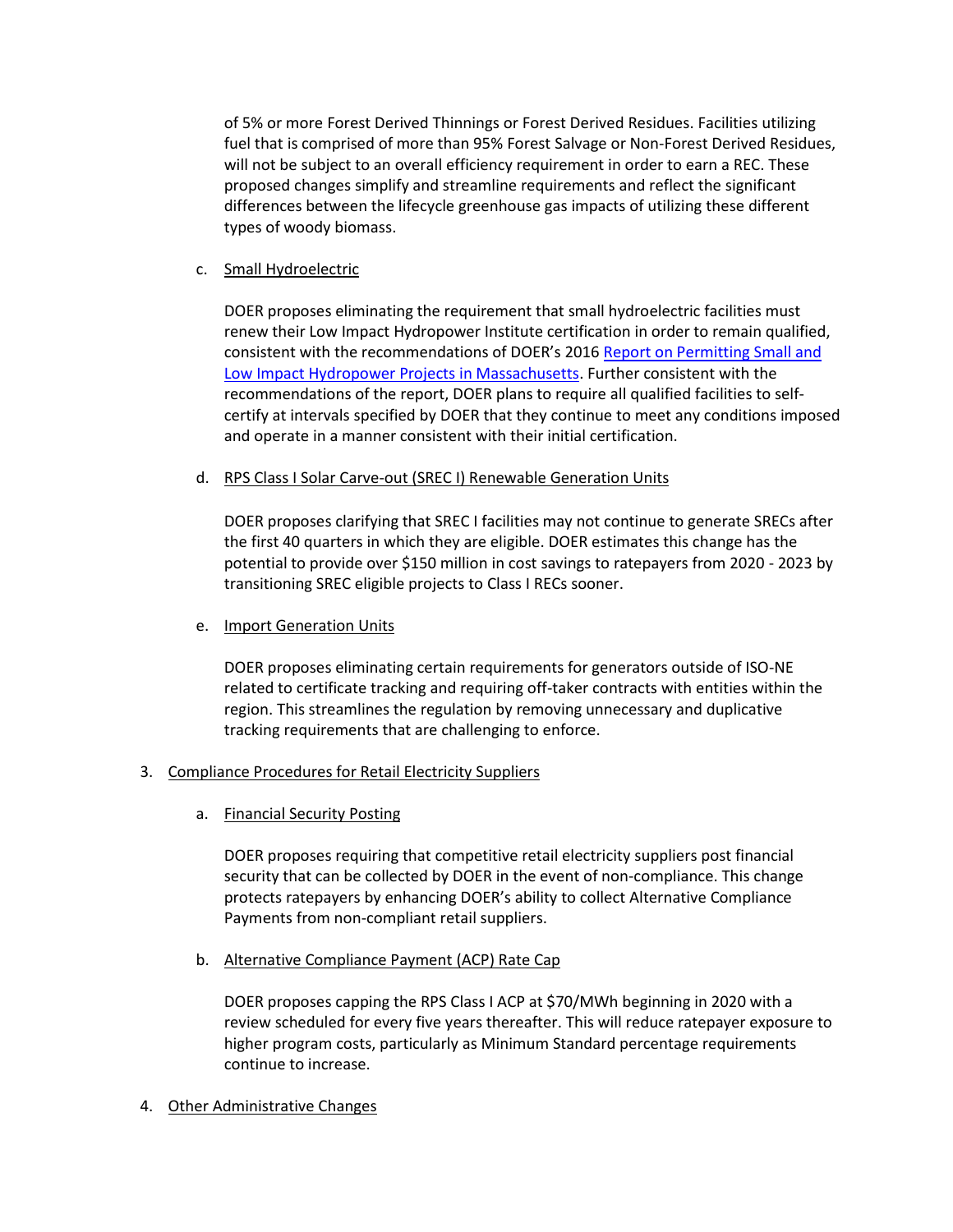DOER has also proposed various other changes eliminating definitions or requirements that are no longer relevant (e.g. Solar Carve-out and Solar Carve-out II Minimum Standard calculation formulae that are no longer in use), or that better align regulatory requirements and definitions.

#### **RPS Class II**

- 1. Eligibility Criteria and Ongoing Generator Compliance Requirements
	- a. General Eligibility Criteria

DOER proposes eliminating capacity obligation requirements consistent with the proposed changes to these requirements RPS Class I.

b. Woody Biomass

Proposed changes to woody biomass provisions to RPS Class II are consistent with the changes proposed to RPS Class I.

c. Small Hydroelectric

Proposed changes to small hydroelectric eligibility under RPS Class II are consistent with the changes proposed to RPS Class I.

d. Import Generation Units

Proposed changes to certain requirements for generators outside of ISO-NE related to certificate tracking and requiring off-taker contracts with entities within the region are consistent with the changes proposed to RPS Class I.

### 2. Compliance Procedures for Retail Electricity Suppliers

a. Increase RPS Class II Waste-to-Energy Minimum Standard

DOER proposes to increase the RPS Class II Waste-to-Energy Minimum Standard from 3.5% to 3.7% for 2019 through 2025 to align supply and demand with current retail load figures and address issues related to persistent oversupply. Under the draft regulation, the Minimum Standard would revert to 3.5% in 2026 with a review conducted every five years beginning in 2025, at which point it could be modified following consultation with MassDEP over its consistency with the Commonwealth's solid waste management plan.

**NOTE:** DOER's proposed change to the Waste-to-Energy Minimum Standard is subject to change following further consultation with MassDEP regarding its consistency with the Commonwealth's solid waste management plan and review of comments from stakeholders.

b. Increase Class II Waste-to-Energy ACP Rate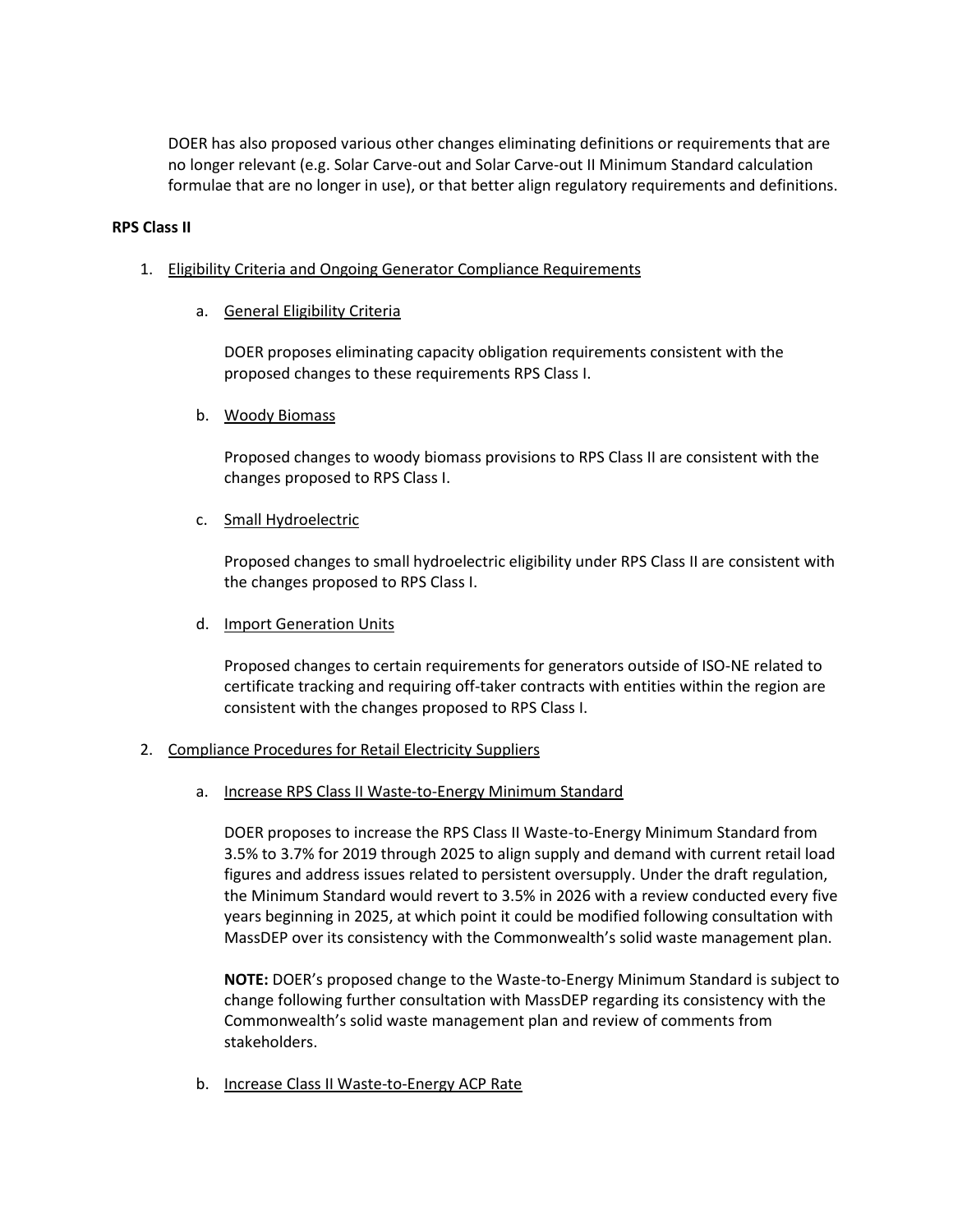DOER proposes to increase the RPS Class II Waste-to-Energy ACP rate to align with the RPS Class II Renewable Energy ACP rate beginning in 2019. This will help improve revenues for Waste-to-Energy facilities for the period of 2019 through 2025, with half of the revenues earned by facilities designated to fund state recycling programs. The Waste-to-Energy ACP rate would be lowered to \$11.50/MWh beginning in 2026.

**NOTE:** DOER's proposed change to the Waste-to-Energy ACP Rate is subject to change following further consultation with MassDEP regarding its consistency with the Commonwealth's solid waste management plan and review of comments from stakeholders.

c. ACP Rate Caps

DOER proposes capping the RPS Class II ACP rates at 50% of the RPS Class I rate (\$35/MWh). This will reduce ratepayer exposure to higher future program costs and better align RPS Class II ACP rates with the RPS Class I ACP rate.

3. Other Administrative Changes

DOER has also proposed various other changes eliminating definitions or requirements that are no longer relevant or better align regulatory requirements and definitions.

## **Public Hearings and Written Comment Periods**

One public hearing will be conducted in Boston to receive verbal and written comments on all three proposed regulations.

| Location: | 100 Cambridge Street, 2 <sup>nd</sup> Floor Conference Room |
|-----------|-------------------------------------------------------------|
|           | <b>Boston, MA 02114</b>                                     |
| Date:     | May 13, 2019                                                |
|           | $1:00 - 4:00$ PM                                            |

Two additional public hearings will be conducted to receive verbal and written comments on the proposed RPS Class I and II regulations. More information on these hearings can be found [here.](https://www.mass.gov/service-details/rps-class-i-ii-rulemaking)

| Location: | <b>UMass Amherst</b>                                       |
|-----------|------------------------------------------------------------|
|           | <b>Integrated Science Building, Room 221</b>               |
|           | 661 North Pleasant Street                                  |
|           | Amherst, MA 01003                                          |
| Date:     | May 16, 2019                                               |
|           | $1:00 - 3:00$ PM                                           |
| Location: | <b>Mt. Wachusett Community College</b>                     |
|           | Arthur F. Haley Academic Building, Multi-Purpose Room #115 |
|           | 444 Green Street                                           |
|           | Gardner, MA 01440                                          |
| Date:     | May 17, 2019                                               |
|           | $1:00 - 3:00$ PM                                           |